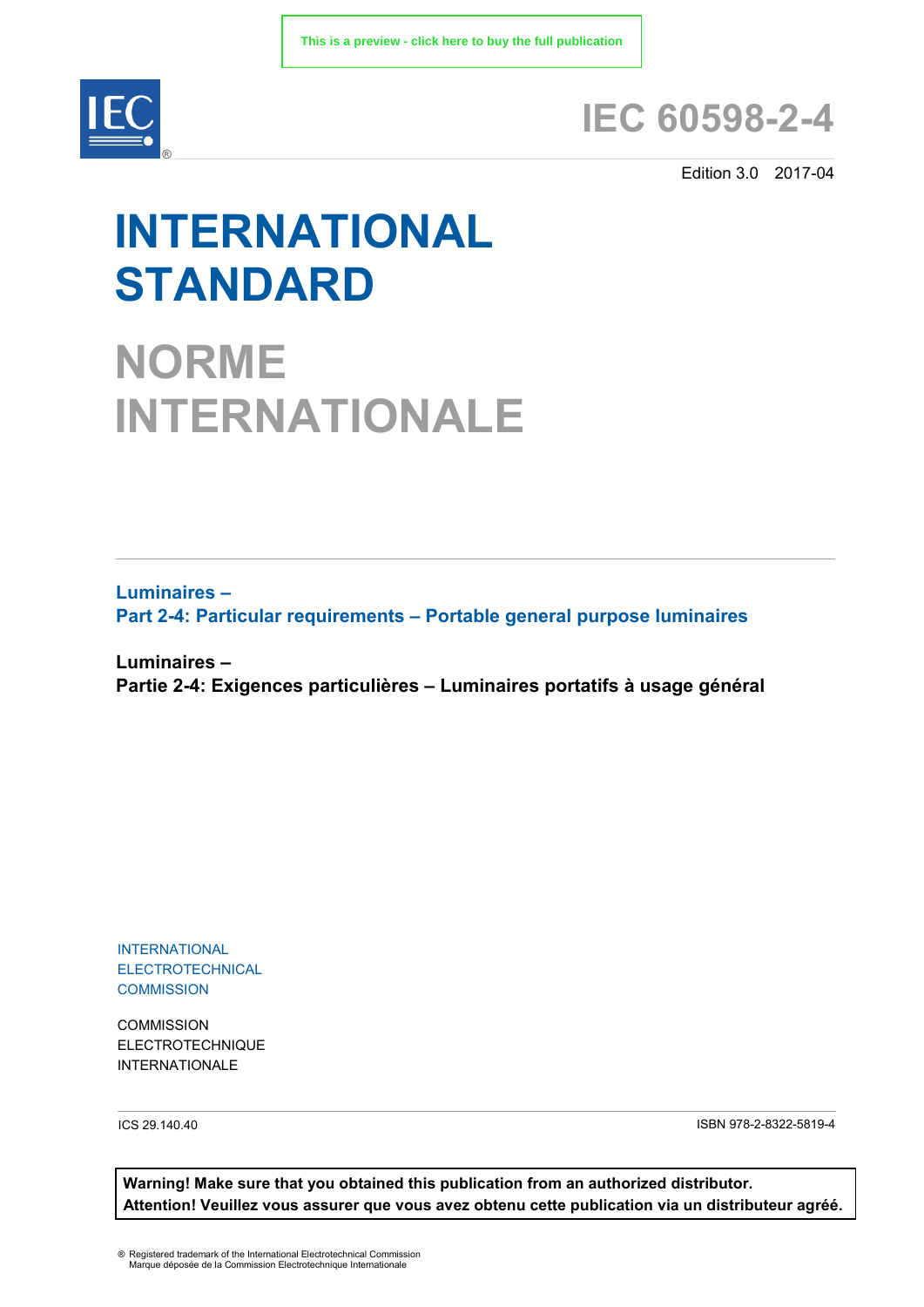# $-2 -$  IEC 60598-2-4:2017 © IEC 2017

# **CONTENTS**

| 4.2 |  |  |
|-----|--|--|
|     |  |  |
| 4.4 |  |  |
| 4.5 |  |  |
| 4.6 |  |  |
|     |  |  |
| 4.8 |  |  |
|     |  |  |
|     |  |  |
|     |  |  |
|     |  |  |
|     |  |  |
|     |  |  |
|     |  |  |
|     |  |  |
|     |  |  |
|     |  |  |
|     |  |  |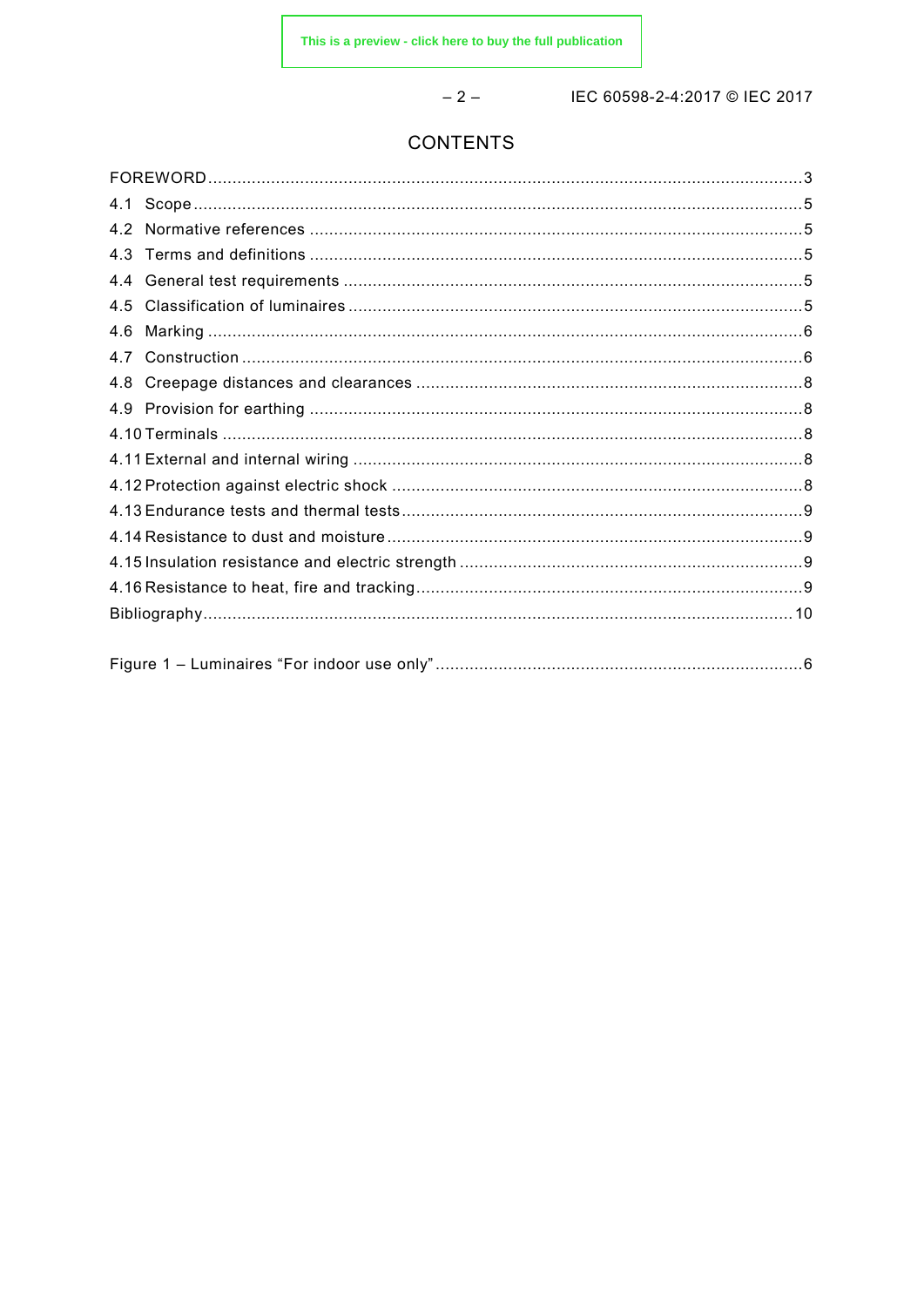IEC 60598-2-4:2017 © IEC 2017 – 3 –

# INTERNATIONAL ELECTROTECHNICAL COMMISSION

\_\_\_\_\_\_\_\_\_\_\_\_

#### **LUMINAIRES –**

# **Part 2-4: Particular requirements – Portable general purpose luminaires**

#### FOREWORD

- <span id="page-2-0"></span>1) The International Electrotechnical Commission (IEC) is a worldwide organization for standardization comprising all national electrotechnical committees (IEC National Committees). The object of IEC is to promote international co-operation on all questions concerning standardization in the electrical and electronic fields. To this end and in addition to other activities, IEC publishes International Standards, Technical Specifications, Technical Reports, Publicly Available Specifications (PAS) and Guides (hereafter referred to as "IEC Publication(s)"). Their preparation is entrusted to technical committees; any IEC National Committee interested in the subject dealt with may participate in this preparatory work. International, governmental and nongovernmental organizations liaising with the IEC also participate in this preparation. IEC collaborates closely with the International Organization for Standardization (ISO) in accordance with conditions determined by agreement between the two organizations.
- 2) The formal decisions or agreements of IEC on technical matters express, as nearly as possible, an international consensus of opinion on the relevant subjects since each technical committee has representation from all interested IEC National Committees.
- 3) IEC Publications have the form of recommendations for international use and are accepted by IEC National Committees in that sense. While all reasonable efforts are made to ensure that the technical content of IEC Publications is accurate, IEC cannot be held responsible for the way in which they are used or for any misinterpretation by any end user.
- 4) In order to promote international uniformity, IEC National Committees undertake to apply IEC Publications transparently to the maximum extent possible in their national and regional publications. Any divergence between any IEC Publication and the corresponding national or regional publication shall be clearly indicated in the latter.
- 5) IEC itself does not provide any attestation of conformity. Independent certification bodies provide conformity assessment services and, in some areas, access to IEC marks of conformity. IEC is not responsible for any services carried out by independent certification bodies.
- 6) All users should ensure that they have the latest edition of this publication.
- 7) No liability shall attach to IEC or its directors, employees, servants or agents including individual experts and members of its technical committees and IEC National Committees for any personal injury, property damage or other damage of any nature whatsoever, whether direct or indirect, or for costs (including legal fees) and expenses arising out of the publication, use of, or reliance upon, this IEC Publication or any other IEC Publications.
- 8) Attention is drawn to the Normative references cited in this publication. Use of the referenced publications is indispensable for the correct application of this publication.
- 9) Attention is drawn to the possibility that some of the elements of this IEC Publication may be the subject of patent rights. IEC shall not be held responsible for identifying any or all such patent rights.

International Standard IEC 60598-2-4 has been prepared by subcommittee 34D: Luminaires, of IEC technical committee 34: Lamps and related equipment.

This bilingual version (2018-07) corresponds to the English version, published in 2017-04.

This third edition cancels and replaces the second edition published in 1997. This edition constitutes a technical revision.

This edition includes the following significant technical changes with respect to the previous edition:

a) alignment with IEC 60598-1;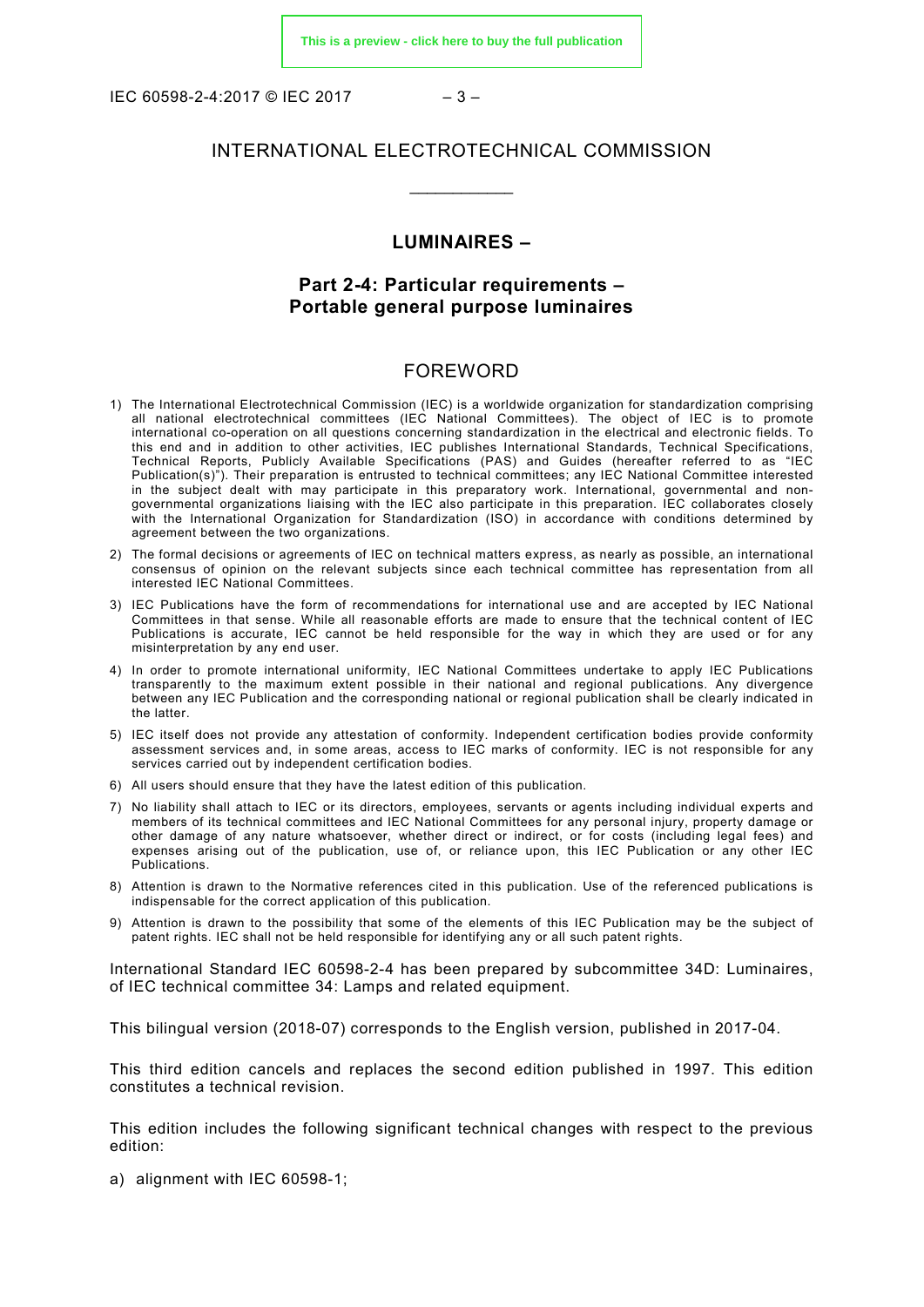– 4 – IEC 60598-2-4:2017 © IEC 2017

b) modification of the scope, classification and requirements to cover portable luminaires for both indoor and outdoor applications, by introducing the requirements already listed in IEC 60598-2-7;

NOTE In this edition of IEC 60598-2-4 all requirements listed in IEC 60598-2-7 have been incorporated. As a consequence, IEC 60598-2-7 will be withdrawn after publication of this standard.

- c) modification of the scope to cover all electrical light sources (it was previously limited to tungsten filament, tubular fluorescent and other discharge lamps);
- d) introduction of the symbol for luminaires which are other than ordinary, but suitable for indoor applications only (e.g. luminaire using PVC cable);
- e) modification in the detail of test to clarify that the stability test on an inclined plane (see 4.7.3) shall be carried out with the light source(s) in place;
- f) modification of the minimum degree of protection against dust and moisture for portable luminaires for outdoor use from IPX3 to IPX4 (see 4.5.2); as a consequence, the requirements for cable entry position, as given in IEC 60598-2-7:1982, 7.6.3 were deleted as they are covered by IPX4;
- g) modification of the requirements for the acceptance criteria of plug and socket outlet;
- h) modification of the IP test requiring the most unfavourable of the overturned positions to cover all classes (and not only class II luminaires as in 7.13.1 of IEC 60598-2-7:1982).

The text of this International Standard is based on the following documents:

| <b>FDIS</b>   | Report on voting |
|---------------|------------------|
| 34D/1257/FDIS | 34D/1271/RVD     |

Full information on the voting for the approval of this International Standard can be found in the report on voting indicated in the above table.

The French version of this standard has not been voted upon.

This document has been drafted in accordance with the ISO/IEC Directives, Part 2.

This publication is to be read in conjunction with IEC 60598-1: *Luminaires – Part 1: General requirements and tests.* It was established on the basis of the eight edition (2014) of that standard.

A list of all parts in the IEC 60598 series, published under the general title *Luminaires* can be found on the IEC website.

NOTE In this standard, the following print type is used:

– *compliance statements: in italic type*

The committee has decided that the contents of this document will remain unchanged until the stability date indicated on the IEC website under "http://webstore.iec.ch" in the data related to the specific document. At this date, the document will be

- reconfirmed,
- withdrawn,
- replaced by a revised edition, or
- amended.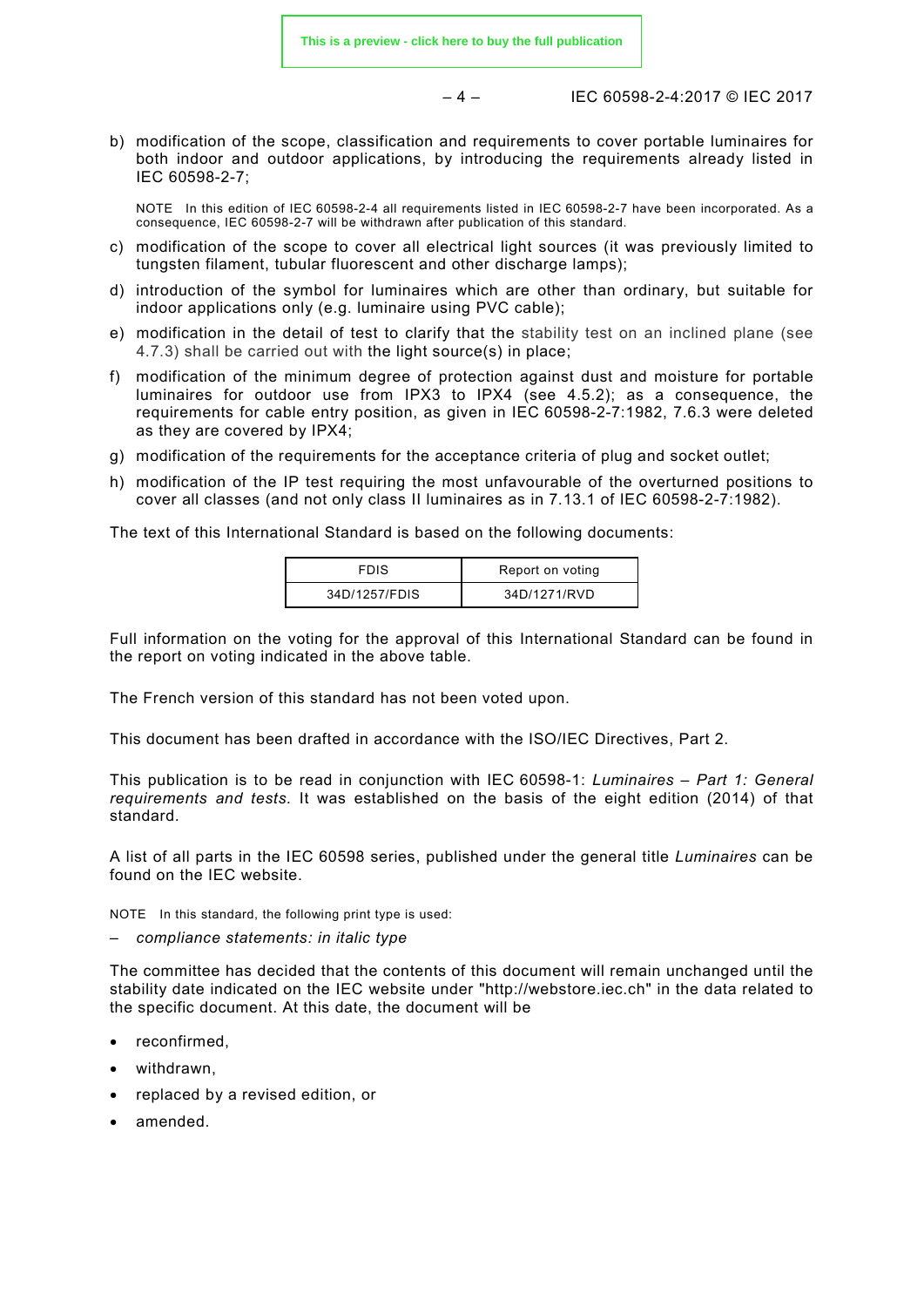IEC 60598-2-4:2017 © IEC 2017  $-5-$ 

# **LUMINAIRES –**

# **Part 2-4: Particular requirements – Portable general purpose luminaires**

#### <span id="page-4-0"></span>**4.1 Scope**

This part of IEC 60598-2 specifies requirements for portable general purpose luminaires for indoor and/or outdoor use (e.g. garden use), other than handlamps, designed to be used with or incorporating electrical light sources on supply voltages not exceeding 250 V.

#### <span id="page-4-1"></span>**4.2 Normative references**

The following documents are referred to in the text in such a way that some or all of their content constitutes requirements of this document. For dated references, only the edition cited applies. For undated references, the latest edition of the referenced document (including any amendments) applies.

IEC 61032:1997, *Protection of persons and equipment by enclosures – Probes for verification*

<span id="page-4-4"></span><span id="page-4-3"></span><span id="page-4-2"></span>IEC 60598-1, *Luminaires – Part 1: General requirements and tests*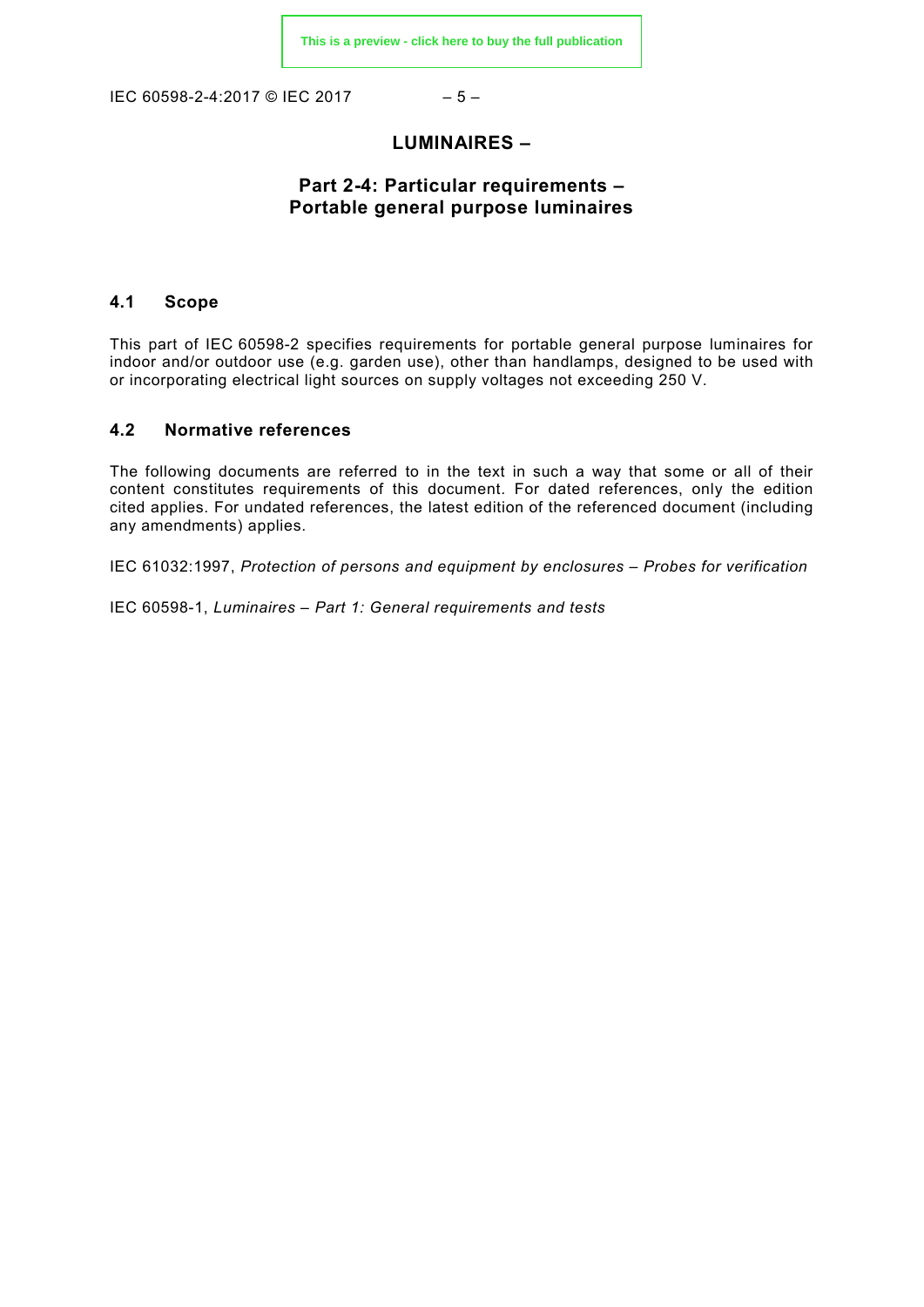$-12-$ 

IEC 60598-2-4:2017 © IEC 2017

# SOMMAIRE

| 4.2 |  |  |
|-----|--|--|
|     |  |  |
| 4.4 |  |  |
| 4.5 |  |  |
| 4.6 |  |  |
| 4.7 |  |  |
| 4.8 |  |  |
| 4.9 |  |  |
|     |  |  |
|     |  |  |
|     |  |  |
|     |  |  |
|     |  |  |
|     |  |  |
|     |  |  |
|     |  |  |
|     |  |  |
|     |  |  |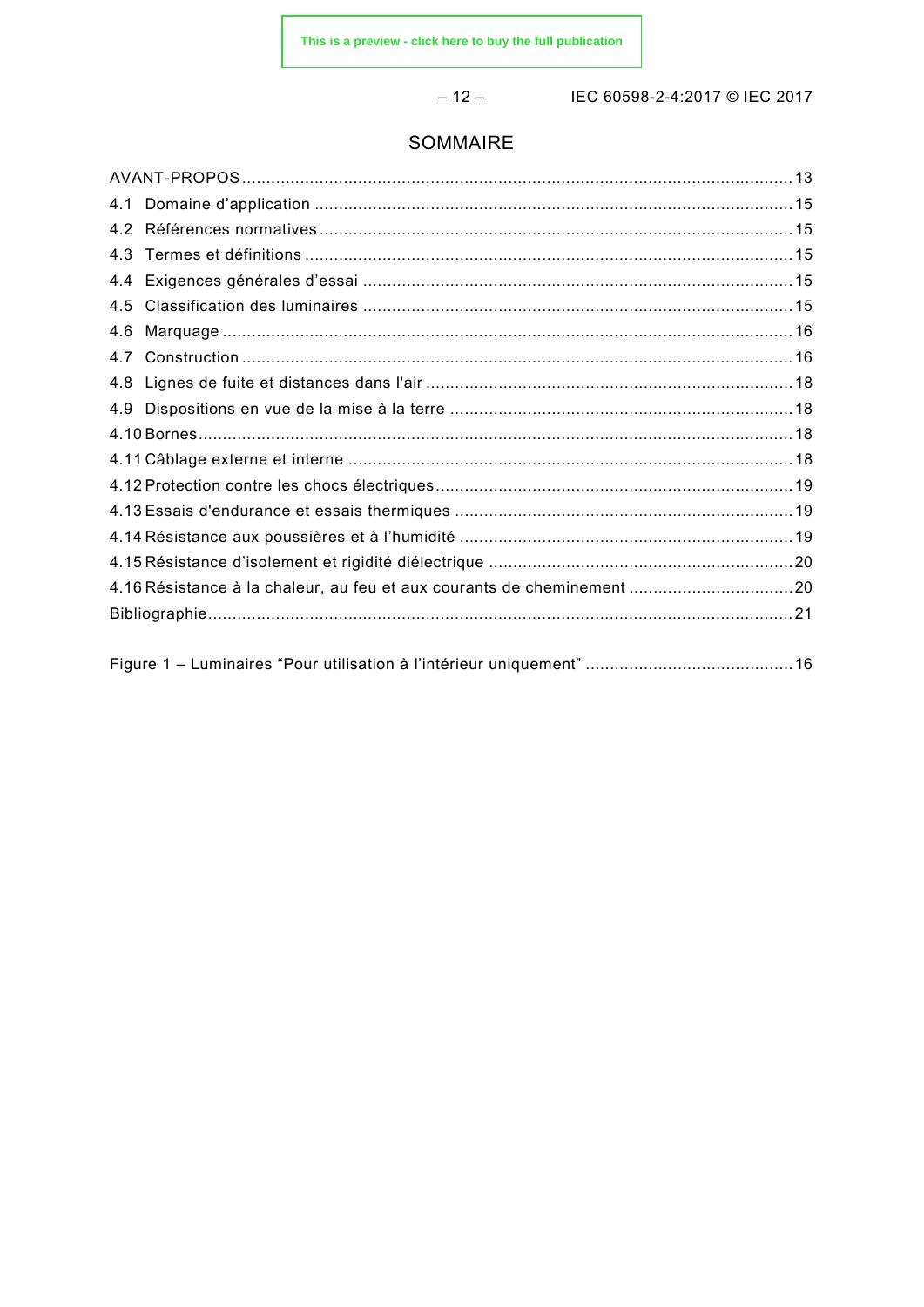IEC 60598-2-4:2017 © IEC 2017 – 13 –

# COMMISSION ÉLECTROTECHNIQUE INTERNATIONALE

\_\_\_\_\_\_\_\_\_\_\_\_

#### **LUMINAIRES –**

#### **Partie 2-4: Exigences particulières – Luminaires portatifs à usage général**

#### AVANT-PROPOS

- <span id="page-6-0"></span>1) La Commission Électrotechnique Internationale (IEC) est une organisation mondiale de normalisation composée de l'ensemble des comités électrotechniques nationaux (Comités nationaux de l'IEC). L'IEC a pour objet de favoriser la coopération internationale pour toutes les questions de normalisation dans les domaines de l'électricité et de l'électronique. À cet effet, l'IEC – entre autres activités – publie des Normes internationales, des Spécifications techniques, des Rapports techniques, des Spécifications accessibles au public (PAS) et des Guides (ci-après dénommés "Publication(s) de l'IEC"). Leur élaboration est confiée à des comités d'études, aux travaux desquels tout Comité national intéressé par le sujet traité peut participer. Les organisations internationales, gouvernementales et non gouvernementales, en liaison avec l'IEC, participent également aux travaux. L'IEC collabore étroitement avec l'Organisation Internationale de Normalisation (ISO), selon des conditions fixées par accord entre les deux organisations.
- 2) Les décisions ou accords officiels de l'IEC concernant les questions techniques représentent, dans la mesure du possible, un accord international sur les sujets étudiés, étant donné que les Comités nationaux de l'IEC intéressés sont représentés dans chaque comité d'études.
- 3) Les Publications de l'IEC se présentent sous la forme de recommandations internationales et sont agréées comme telles par les Comités nationaux de l'IEC. Tous les efforts raisonnables sont entrepris afin que l'IEC s'assure de l'exactitude du contenu technique de ses publications; l'IEC ne peut pas être tenue responsable de l'éventuelle mauvaise utilisation ou interprétation qui en est faite par un quelconque utilisateur final.
- 4) Dans le but d'encourager l'uniformité internationale, les Comités nationaux de l'IEC s'engagent, dans toute la mesure possible, à appliquer de façon transparente les Publications de l'IEC dans leurs publications nationales et régionales. Toutes divergences entre toutes Publications de l'IEC et toutes publications nationales ou régionales correspondantes doivent être indiquées en termes clairs dans ces dernières.
- 5) L'IEC elle-même ne fournit aucune attestation de conformité. Des organismes de certification indépendants fournissent des services d'évaluation de conformité et, dans certains secteurs, accèdent aux marques de conformité de l'IEC. L'IEC n'est responsable d'aucun des services effectués par les organismes de certification indépendants.
- 6) Tous les utilisateurs doivent s'assurer qu'ils sont en possession de la dernière édition de cette publication.
- 7) Aucune responsabilité ne doit être imputée à l'IEC, à ses administrateurs, employés, auxiliaires ou mandataires, y compris ses experts particuliers et les membres de ses comités d'études et des Comités nationaux de l'IEC, pour tout préjudice causé en cas de dommages corporels et matériels, ou de tout autre dommage de quelque nature que ce soit, directe ou indirecte, ou pour supporter les coûts (y compris les frais de justice) et les dépenses découlant de la publication ou de l'utilisation de cette Publication de l'IEC ou de toute autre Publication de l'IEC, ou au crédit qui lui est accordé.
- 8) L'attention est attirée sur les références normatives citées dans cette publication. L'utilisation de publications référencées est obligatoire pour une application correcte de la présente publication.
- 9) L'attention est attirée sur le fait que certains des éléments de la présente Publication de l'IEC peuvent faire l'objet de droits de brevet. L'IEC ne saurait être tenue pour responsable de ne pas avoir identifié de tels droits de brevets et de ne pas avoir signalé leur existence.

La Norme internationale IEC 60598-2-4 a été établie par le sous-comité 34D: Luminaires, du comité d'études 34 de l'IEC: Lampes et équipements associés.

La présente version bilingue (2018-07) correspond à la version anglaise monolingue publiée en 2017-04.

Cette troisième édition annule et remplace la deuxième édition parue en 1997. Cette édition constitue une révision technique.

Cette édition inclut les modifications techniques majeures suivantes par rapport à l'édition précédente:

a) alignement sur l'IEC 60598-1;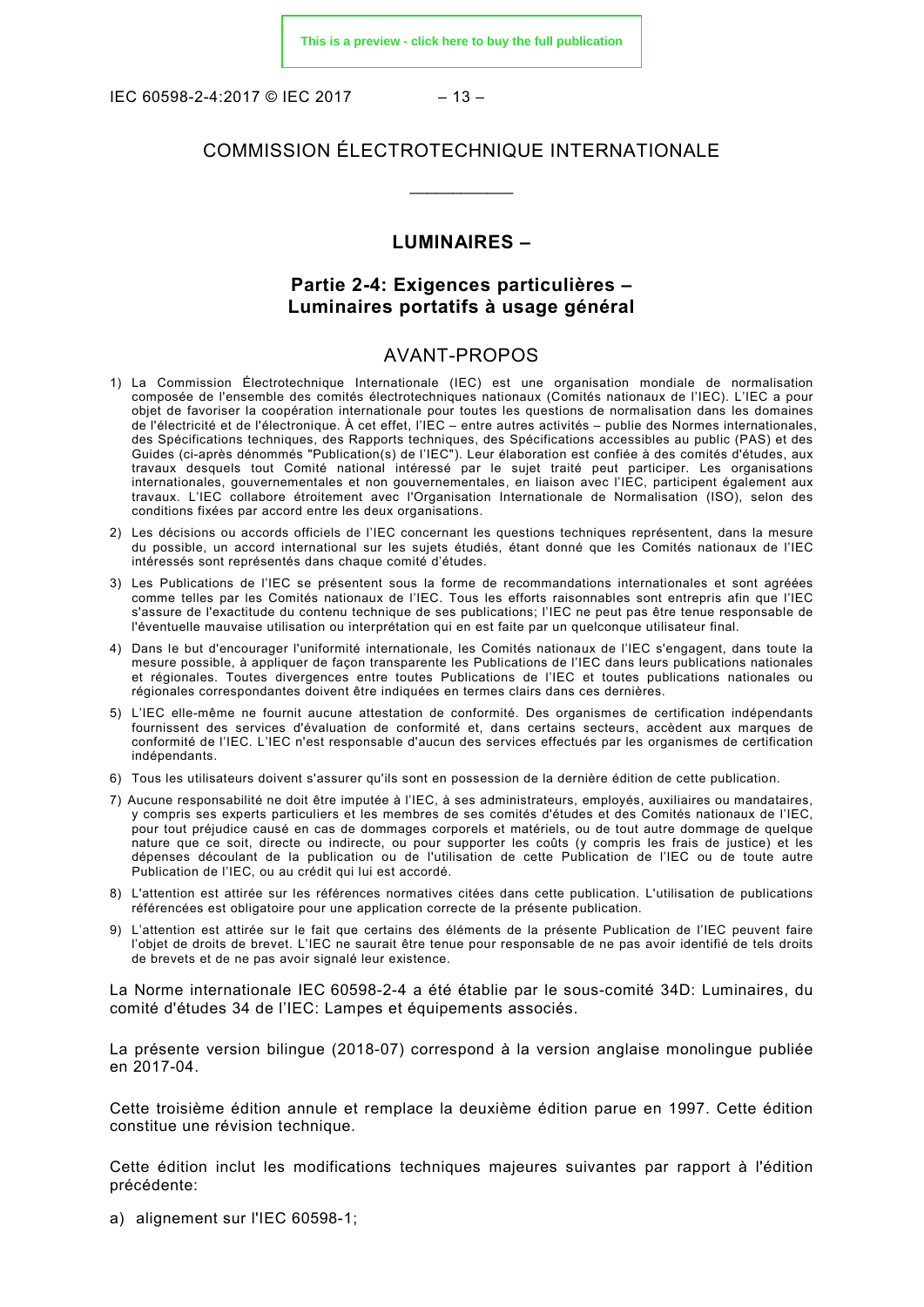– 14 – IEC 60598-2-4:2017 © IEC 2017

b) modification du domaine d'application, de la classification et des exigences, afin de couvrir les luminaires portatifs destinés aux applications à l'intérieur et à l'extérieur, en introduisant les exigences déjà énumérées dans l'IEC 60598-2-7;

NOTE Toutes les exigences énumérées dans l'IEC 60598-2-7 ont été intégrées dans la présente édition de l'IEC 60598-2-4. L'IEC 60598-2-7 sera donc retirée après la publication de la présente norme.

- c) modification du domaine d'application afin de couvrir toutes les sources lumineuses électriques (auparavant le domaine d'application était limité aux lampes à filament de tungstène, aux lampes tubulaires fluorescentes et autres lampes à décharge);
- d) introduction du symbole pour les luminaires autres que les luminaires ordinaires, mais adaptés uniquement aux applications à l'intérieur (par exemple, les luminaires équipés d'un câble en PVC);
- e) modification des détails de l'essai afin de clarifier que l'essai de stabilité sur un plan incliné (voir 4.7.3) doit être effectué avec la ou les sources lumineuses en place;
- f) modification du degré minimal de protection contre la poussière et l'humidité, pour les luminaires portatifs pour utilisation en extérieur, de IPX3 à IPX4 (voir 4.5.2); les exigences relatives à la position d'entrée de câble, telles que données au 7.6.3 de l'IEC 60598-2- 7:1982, sont donc supprimées, car elles sont couvertes par IPX4;
- g) modification des exigences pour les critères d'acceptation des fiches et des socles de prise de courant;
- h) modification de l'essai IP exigeant la plus défavorable des positions renversées pour couvrir toutes les classes (et pas seulement les luminaires de classe II comme en 7.13.1 de l'IEC 60598-2-7:1982).

Le texte anglais de cette norme est issu des documents 34D/1257/FDIS et 34D/1271/RVD.

Le rapport de vote 34D/1271/RVD donne toute information sur le vote ayant abouti à l'approbation de cette norme.

La version française de cette norme n'a pas été soumise au vote.

Ce document a été rédigé selon les Directives ISO/IEC, Partie 2.

Cette publication doit être utilisée conjointement avec l'IEC 60598-1: *Luminaires – Partie 1: Exigences générales et essais.* Elle a été établie sur la base de la huitième édition (2014) de cette norme.

Une liste de toutes les parties de la série IEC 60598, publiées sous le titre général *Luminaires*, peut être consultée sur le site web de l'IEC.

NOTE Dans la présente norme, les caractères d'imprimerie suivants sont utilisés:

– *déclarations de conformité: caractères italiques*

Le comité a décidé que le contenu de ce document ne sera pas modifié avant la date de stabilité indiquée sur le site web de l'IEC sous "http://webstore.iec.ch" dans les données relatives au document recherché. À cette date, le document sera

- reconduit,
- supprimé,
- remplacé par une édition révisée, ou
- amendé.